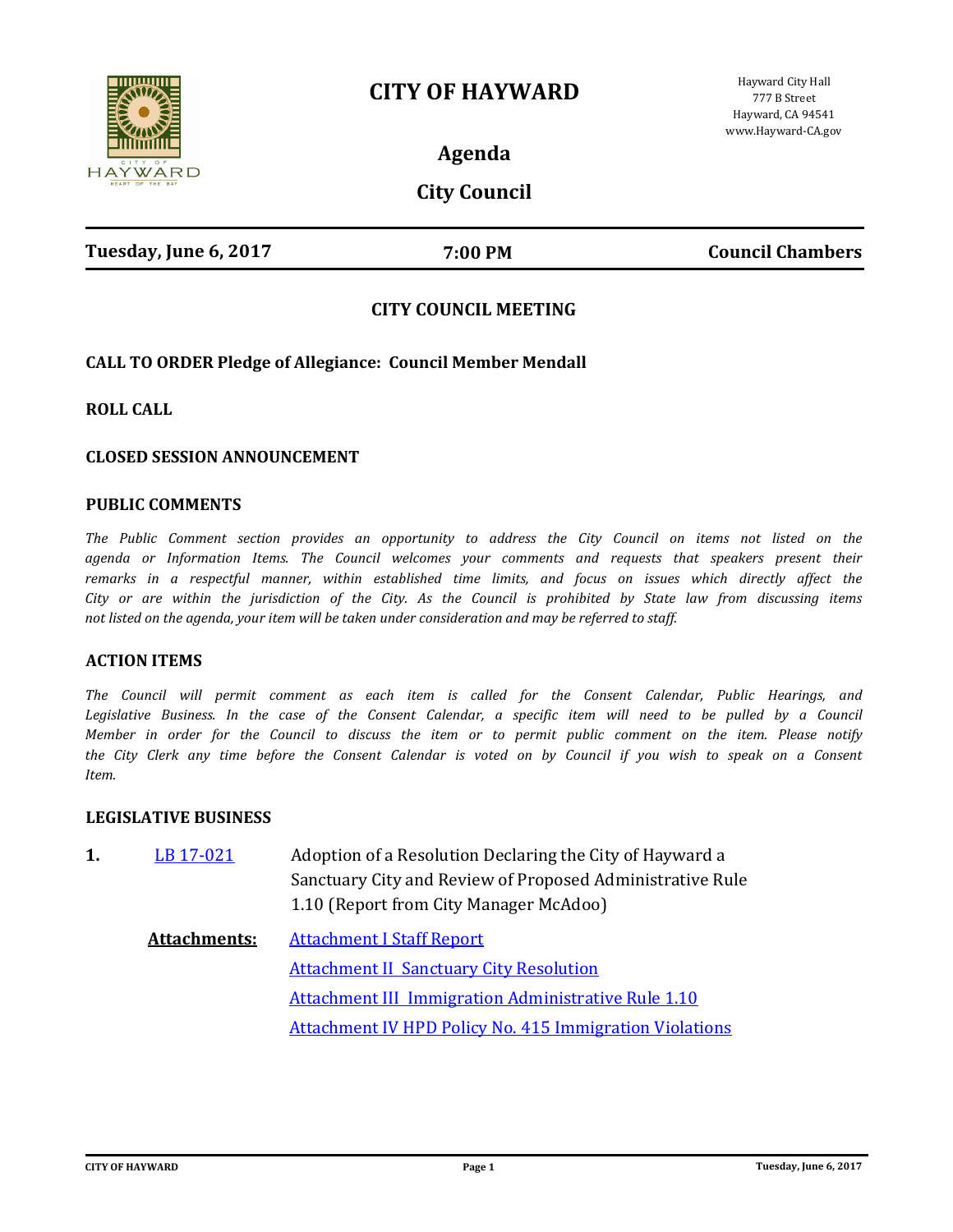# **CONSENT**

| 2. | <b>MIN 17-085</b>   | Minutes of the Special Joint City Council/Hayward<br>Redevelopment Successor Agency/Hayward Housing Authority<br>Meeting on May 9, 2017                                                                                                                                                                                                                   |
|----|---------------------|-----------------------------------------------------------------------------------------------------------------------------------------------------------------------------------------------------------------------------------------------------------------------------------------------------------------------------------------------------------|
|    | <b>Attachments:</b> | <b>Attachment I Draft Minutes of 05/09/2017</b>                                                                                                                                                                                                                                                                                                           |
| 3. | <b>MIN 17-086</b>   | Minutes of the City Council Meeting on May 16, 2017                                                                                                                                                                                                                                                                                                       |
|    | Attachments:        | <b>Attachment I Draft Minutes of 05/16/2017</b>                                                                                                                                                                                                                                                                                                           |
| 4. | <b>MIN 17-088</b>   | Minutes of the Special City Council Meeting on May 20, 2017                                                                                                                                                                                                                                                                                               |
|    | Attachments:        | <b>Attachment I Draft Minutes of 05/20/17</b>                                                                                                                                                                                                                                                                                                             |
| 5. | <b>CONS 17-196</b>  | Adopt a Resolution of Intention to Preliminarily Approve the<br>Engineer's Report and Assessments for Fiscal Year 2018; and<br>set June 27, 2017, as the Public Hearing Date for Such Actions<br>for Consolidated Landscaping and Lighting District No. 96-1,<br>Zones 1 through 16                                                                       |
|    | <b>Attachments:</b> | <b>Attachment I Staff Report</b><br><b>Attachment II Resolution</b><br><b>Attachment III Engineer's Report</b>                                                                                                                                                                                                                                            |
| 6. | <b>CONS 17-197</b>  | Adopt a Resolution of Intention to Preliminarily Approve the<br>Engineer's Report and Levy Assessments for Fiscal Year 2018<br>for Maintenance District No. 1 - Storm Drainage Pumping<br>Station and Storm Drain Conduit Located at Pacheco Way,<br>Stratford Road and Ruus Lane, and Set July 27, 2017, as the<br>Public Hearing Date for Such Actions. |
|    | Attachments:        | <b>Attachment I Staff Report</b>                                                                                                                                                                                                                                                                                                                          |

[Attachment II Resolution](http://hayward.legistar.com/gateway.aspx?M=F&ID=c01a6fdb-6624-44f9-a9ac-dcb7e57f7a2b.docx) [Attachment III Engineer's Report](http://hayward.legistar.com/gateway.aspx?M=F&ID=37dfbb94-57d3-44e0-a02c-502a8d261c5e.pdf)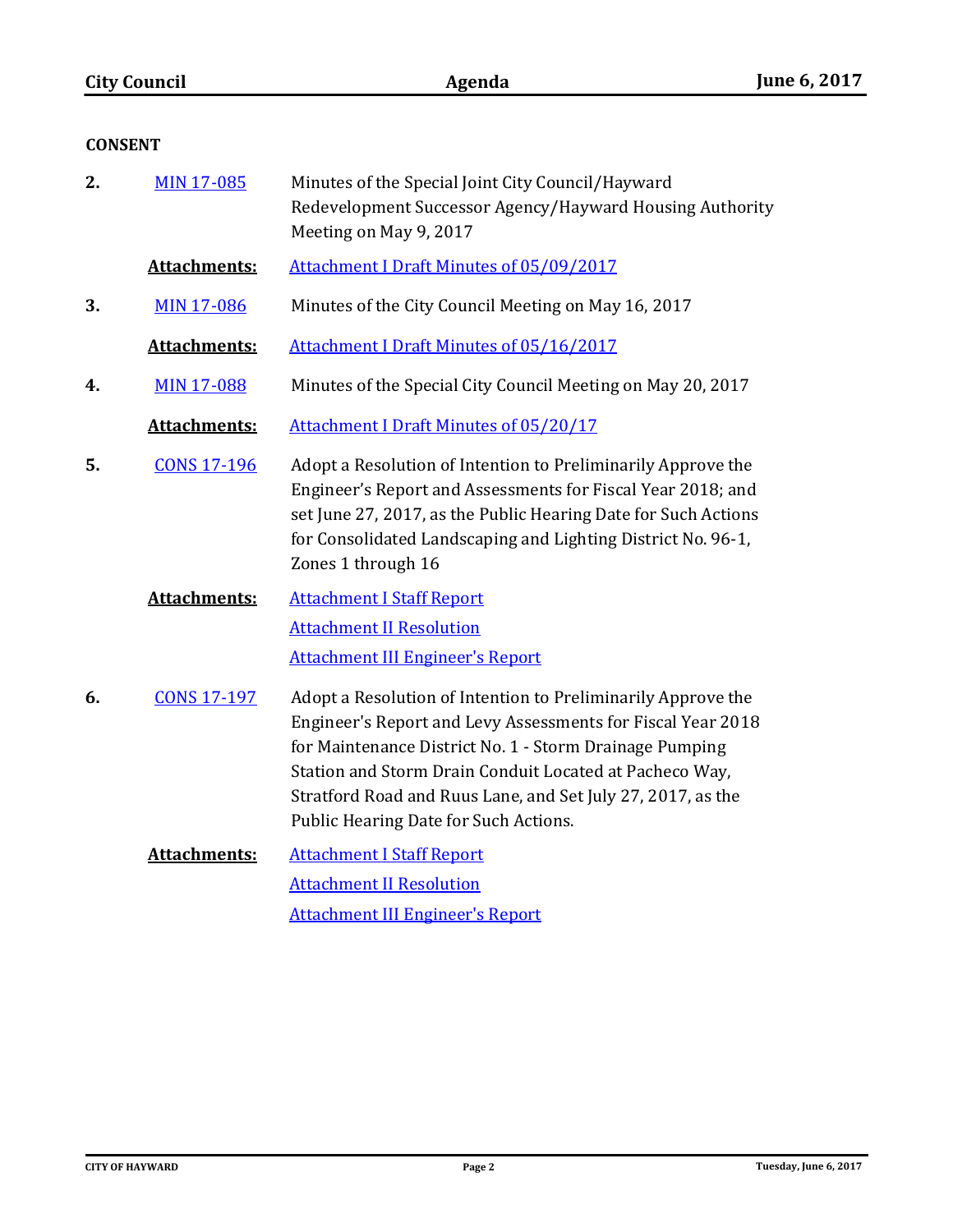| <b>City Council</b> |                     | Agenda                                                                                                                                                                                                                                                                                                                   | June 6, 2017 |
|---------------------|---------------------|--------------------------------------------------------------------------------------------------------------------------------------------------------------------------------------------------------------------------------------------------------------------------------------------------------------------------|--------------|
| 7.                  | <b>CONS 17-198</b>  | Adopt a Resolution of Intention to Preliminarily Approve the<br>Engineer's Report and Levy Assessments for Fiscal Year 2018<br>for Maintenance District No.2 - Eden Shores Storm Water<br>Facilities and Water Buffer, and Set June 27, 2017, as the Public<br>Hearing Date for such Actions                             |              |
|                     | <b>Attachments:</b> | <b>Attachment I Staff Report</b><br><b>Attachment II Resolution</b>                                                                                                                                                                                                                                                      |              |
|                     |                     | <b>Attachment III Engineer's Report</b>                                                                                                                                                                                                                                                                                  |              |
| 8.                  | <b>CONS 17-295</b>  | Adoption of Resolution Approving an Amendment to the City of<br>Hayward Salary Plan for Fiscal Year 2017                                                                                                                                                                                                                 |              |
|                     | <b>Attachments:</b> | <b>Attachment I Staff Report</b>                                                                                                                                                                                                                                                                                         |              |
|                     |                     | <b>Attachment II Resolution</b>                                                                                                                                                                                                                                                                                          |              |
|                     |                     | <b>Attachment III FY17 Salary Plan</b>                                                                                                                                                                                                                                                                                   |              |
|                     |                     | <b>Attachment IV SEIU Salary Survey Data</b>                                                                                                                                                                                                                                                                             |              |
| 9.                  | <b>CONS 17-300</b>  | Adoption of Ordinance Authorizing Execution of an<br>Amendment to the Blue Rock Country Club Project<br>Development Agreement by Extending its Term an Additional<br>Five Years to February 23, 2023                                                                                                                     |              |
|                     | <b>Attachments:</b> | <b>Attachment I Staff Report</b>                                                                                                                                                                                                                                                                                         |              |
|                     |                     | Attachment II Summary of Ordinance Published on 06/02/17                                                                                                                                                                                                                                                                 |              |
| 10.                 | <b>CONS 17-301</b>  | Adoption of Ordinance Amending Chapter 10, Article 1 of the<br>Hayward Municipal Code by Rezoning Certain Property to<br>Planned Development District in Connection with Zone Change<br>Application No. 201604872 to Construct a New Light<br>Industrial/Flex Office Space Building at 2580-2582 Industrial<br>Boulevard |              |
|                     | <b>Attachments:</b> | <b>Attachment I Staff Report</b>                                                                                                                                                                                                                                                                                         |              |
|                     |                     | <b>Attachment II Summary of Ordinance Published on 06/02/17</b>                                                                                                                                                                                                                                                          |              |
| 11.                 | <b>CONS 17-322</b>  | Adoption of Ordinance Amending Chapter 11, Article 2, 11-2.00<br>and 11-2.47 of the Hayward Municipal Code Establishing<br>Prohibitions on Wasteful Water Practices                                                                                                                                                      |              |
|                     | Attachments:        | <b>Attachment I Staff Report</b>                                                                                                                                                                                                                                                                                         |              |
|                     |                     | <b>Attachment II Summary of Ordinance Published on 06/02/17</b>                                                                                                                                                                                                                                                          |              |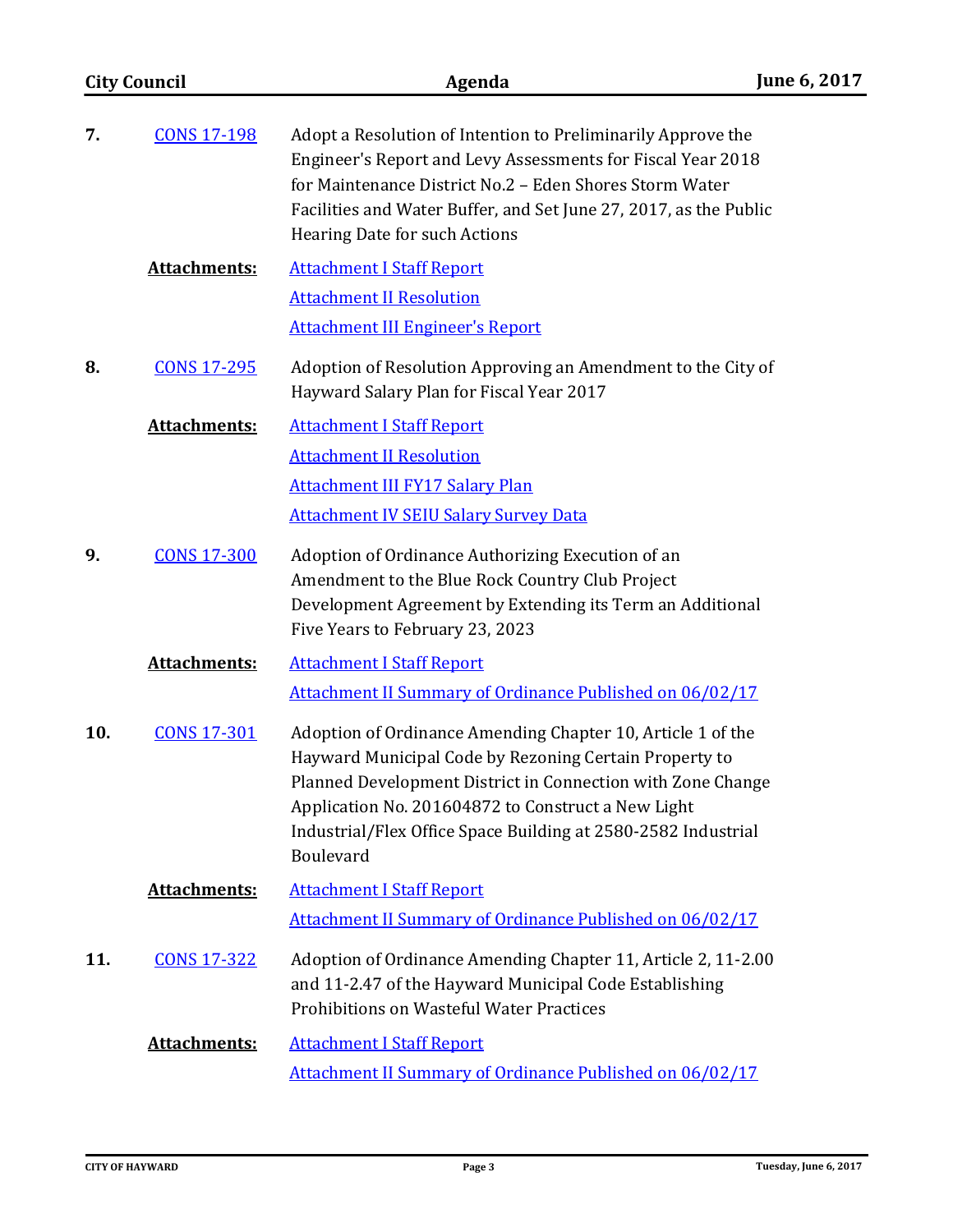| 12. | CONS 17-347         | Resignation of Mr. Alan Parso-York from the Planning<br><b>Commission Effective Immediately</b> |
|-----|---------------------|-------------------------------------------------------------------------------------------------|
|     | <b>Attachments:</b> | <u>Attachment I Staff Report</u>                                                                |
|     |                     | <b>Attachment II Resolution</b>                                                                 |

[Attachment III Resignation Letter](http://hayward.legistar.com/gateway.aspx?M=F&ID=d2dc9fa9-ef7c-4a61-84bd-cb41a6ad8834.pdf)

#### **WORK SESSION**

*Work Session items are non-action items. Although the Council may discuss or direct staff to follow up on these items, no formal action will be taken. Any formal action will be placed on the agenda at a subsequent meeting in the action sections of the agenda.*

| 13. | WS 17-026           | Proposed FY 2018 Operating Budget - Work Session 2 (Report<br>from Director of Finance Claussen) |
|-----|---------------------|--------------------------------------------------------------------------------------------------|
|     | <b>Attachments:</b> | <b>Attachment I Staff Report</b>                                                                 |
|     |                     | <b>Attachment II Airport FAO</b>                                                                 |
|     |                     | <b>Attachment III Financial Polices and Practices Update</b>                                     |
| 14. | WS 17-022           | Capital Improvement Program FY 2018 - FY 2027 (Report from<br>Director of Public Works Fakhrai)  |
|     | Attachments:        | <b>Attachment I Staff Report</b>                                                                 |

#### **CITY MANAGER'S COMMENTS**

An oral report from the City Manager on upcoming activities, events, or other items of general interest to Council and the Public.

### **COUNCIL REPORTS, REFERRALS, AND FUTURE AGENDA ITEMS**

Oral reports from Council Members on their activities, referrals to staff, and suggestions for future agenda items.

### **ADJOURNMENT**

#### **NEXT SPECIAL MEETING, June 13, 2017, 7:00 PM**

#### **PUBLIC COMMENT RULES**

*Any member of the public desiring to address the Council shall limit her/his address to three (3) minutes*  unless less or further time has been granted by the Presiding Officer or in accordance with the section under *Public Hearings. The Presiding Officer has the discretion to shorten or lengthen the maximum time members may speak. Speakers will be asked for their name before speaking and are expected to honor the allotted time. Speaker Cards are available from the City Clerk at the meeting.*